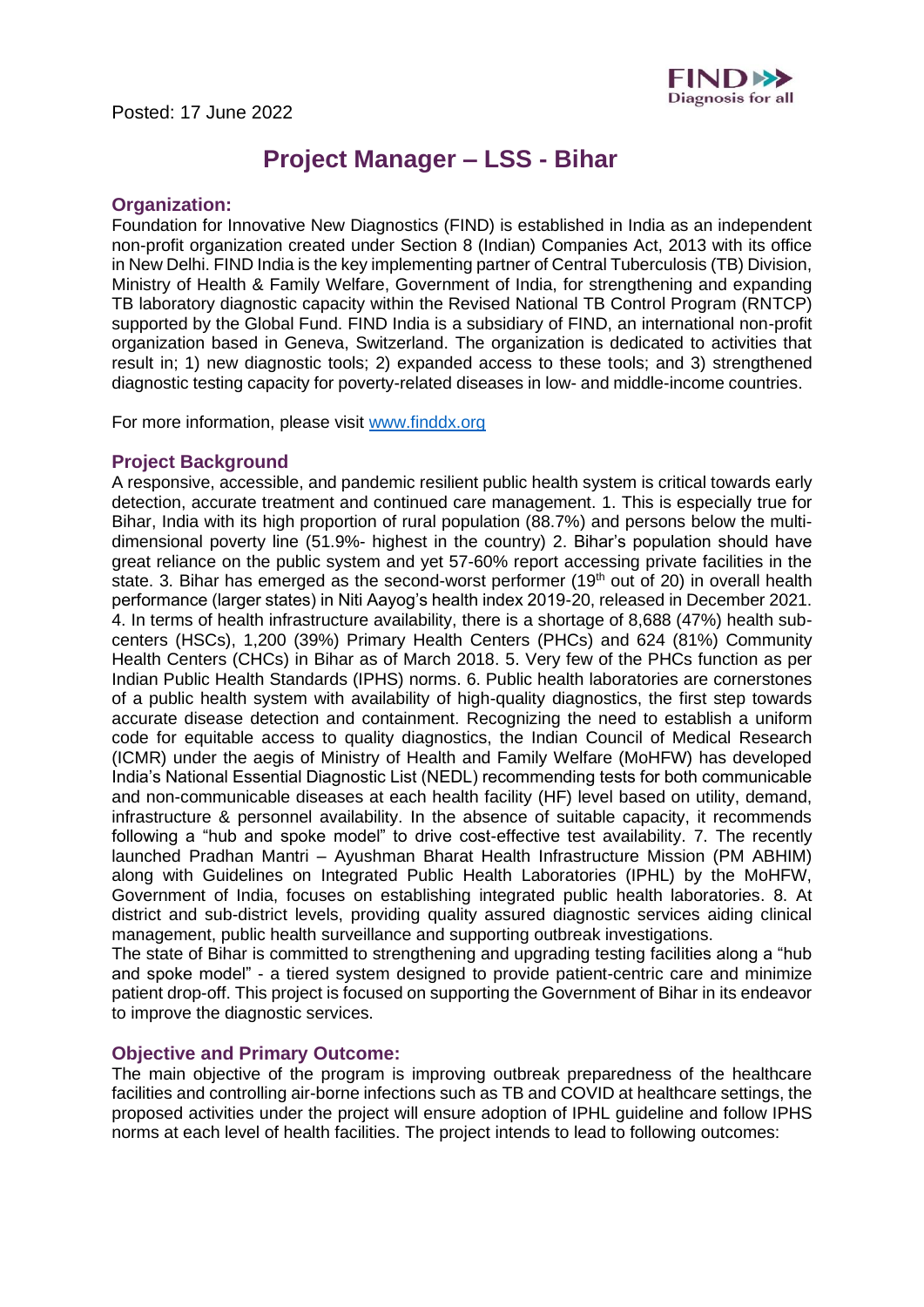

Posted: 17 June 2022

• Building diagnostic capacity at all levels of the public health system including strengthening in-house lab services as per Government of Bihar (GoB) strategy and in line with India's NEDL and IPHL norms supporting development and implementation of a public-private partnership (PPP) for diagnostic services (in support of GoB's plan and subject to award of tender by Government of Bihar)

• Strengthening quality diagnosis across tiers by building and implementing a quality management system (QMS) with continued mentoring mechanism

• Building sustainable laboratory capacity towards disease surveillance (focusing on febrile illnesses) through capacity building.

#### **Location**: **New Delhi**

#### **Job description**

The Project Manager will ensure set-up, operationalization, and implementation of the project as per the plan. The specific activities & responsibilities will include but not be limited to:

- Co-create and monitor the strategic direction and implementation of the Lab System Strengthening program, ensuring equitable access to quality services, sustainability, and scalability of key interventions under the program.
- Build and maintain trust-based relationships with donors, key government partners (national and state level), developmental partners, and other relevant stakeholders to expand access to quality diagnostic services.
- Support engagement with new and existing donors, including developing workplans and budgets, writing and presenting narrative and financial reports to effectively communicate program progress, challenges and risks.
- Lead program design and implementation of processes, systems for collection, collation, and synthesis of program data to inform program strategy, operations, and reviews.
- Track project performance, specifically to analyse the successful completion of shortand long-term goals
- Meet budgetary objectives and make adjustments to project constraints based on financial analysis
- Develop comprehensive project plans to be shared with donors and other project staff members
- Use and continually develop leadership skills
- Establish and maintain effective and collaborative working relationships and engagement with FIND Senior Management and country teams, institutional partners, experts and technical/academic institutions at national and state levels and ensure coordination of resources and effort for maximum impact.
- Anchor grant management and coordinate program specific communication with the relevant program country teams. This entails:
- Regular communication with project teams and the technical FIND share progress and learnings from program implementation
- Drafting required update reports (e.g., program progress report, project log frame, risk mitigation plan, etc.) and budget review documents to aid communication with the program donor
- Preparing program briefs for the communications team and program leadership to aid in internal and external communication
- Lead program communication by sharing key learnings, outcome and impact, through creation of impactful content and dissemination across a broad range of communication channels, including organizing and facilitating dissemination through stakeholder workshops and seminars.